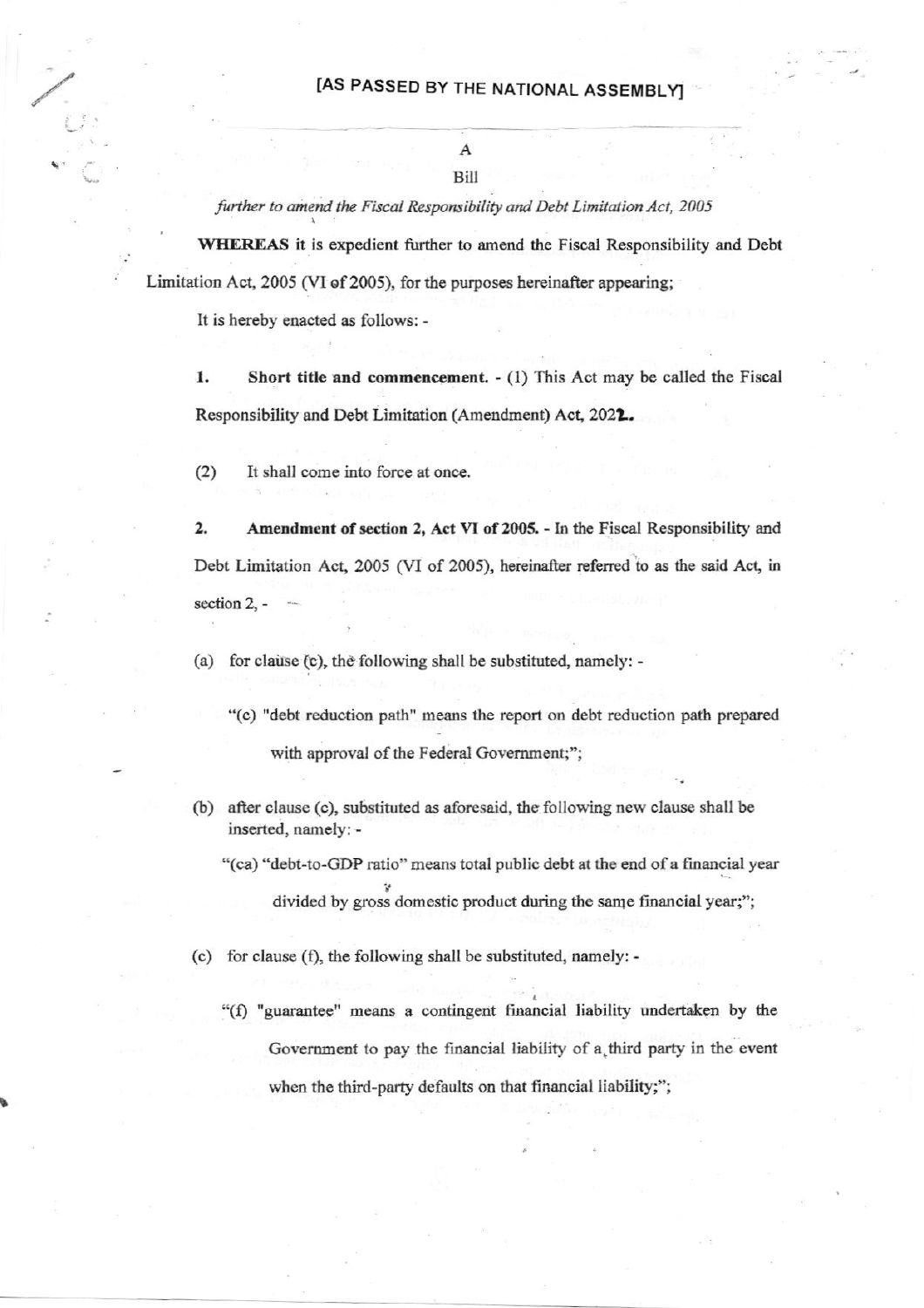(d) for clause (g), the following shall be substituted, namely: -

 $-2.36\%$ 

- "(g) "Minister" means the Federal Minister for Finance or any Minister entrusted with the responsibility for federal public finances by the Prime Minister of Pakistan;"; and
- (e) for clause (h), the following shall be substituted, namely: -
	- "(h) "office" means the debt management office established under section 12;".
- 3. Amendment of section 3, Act VI of 2005. - In the said Act, in section 3, -
- $(a)$ in sub-section (3), in clause (d), in the proviso, for full stop at the end, a colon shall be substituted and thereafter the following new proviso and explanation shall be added, namely: -

"Provided further that the total stock of outstanding guarantees shall not exceed ten percent of estimated GDP.

Explanation. - For the purpose of this clause, each guarantee shall be valued at its risk-weighted value in accordance with a valuation methodology to be prescribed."; and

 $(b)$ in sub-section (4), the words "due to national security or natural calamity" shall be omitted. ¥

4. Addition of section 7/A, Act VI of 2005. In the said Act, after section 7, the following shall be added, namely:-

" $7 A<sub>o</sub>$  Medium-term national macro fiscal framework - (1) The Finance Division shall prepare medium-term national macro fiscal framework, covering aggregate fiscal projections specially revenues, expenditures and primary balances of the upcoming fiscal year and the two outer years in respect of Federal Government,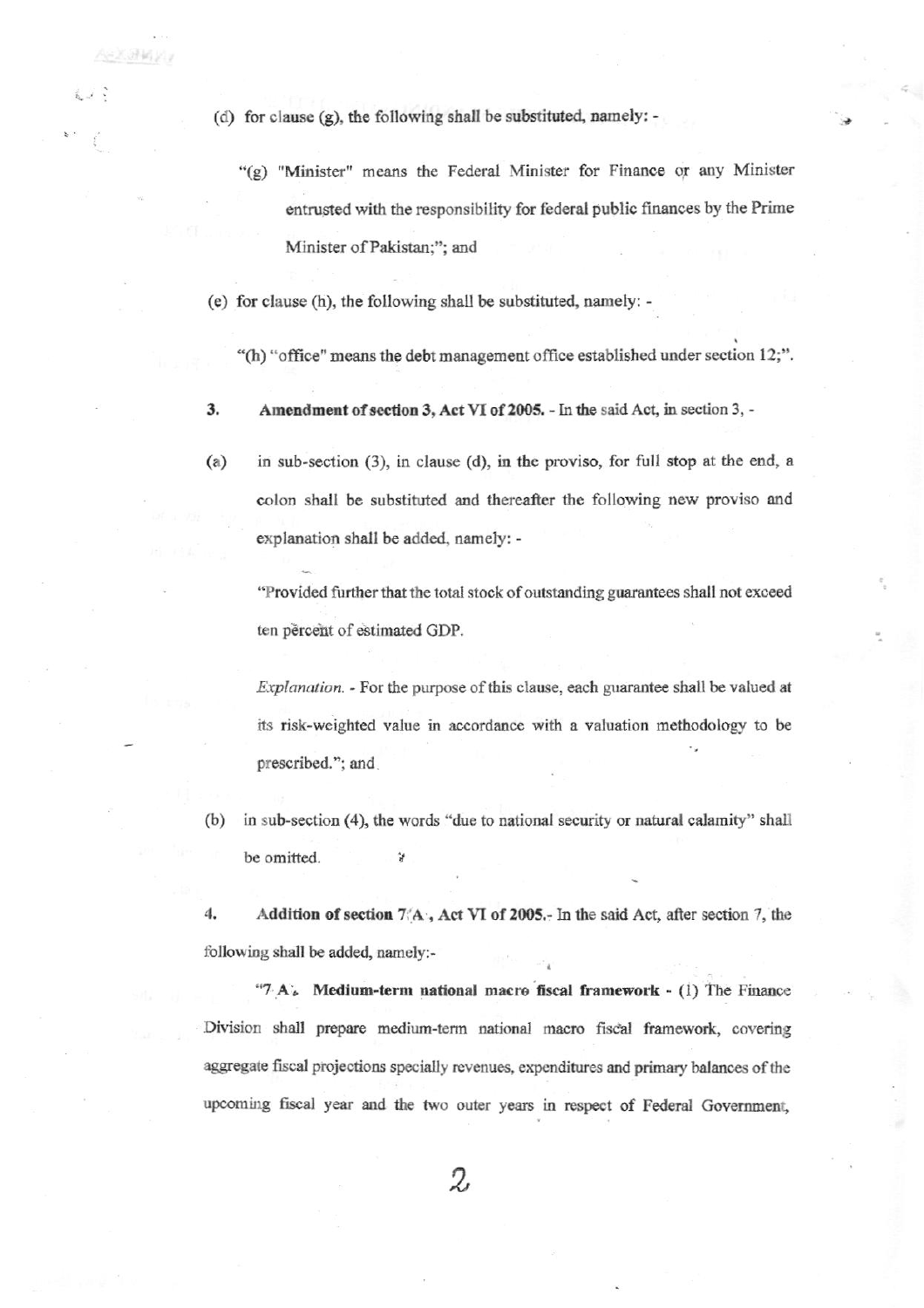Provincial Governments and other areas of Pakistan; which shall be presented not later than the 15<sup>th</sup> day of March of the ongoing fiscal year to the National Finance Commission (NFC) Monitoring Committee.

(2) The approved medium-term national macro fiscal framework shall be published in the budget strategy papers and annual budget statements of the Federal, Provincial and other governments as part of their budget documents.".

5. Amendment of Chapter IV, Act VI of 2005.- In the said Act, in Chapter IV, for the heading, the following shall be substituted, namely: -

## "CHAPTER IV DEBT MANAGEMENT OFFICE."

6. Substitution of section 12, Act VI of 2005.- In the said Act, for section 12, the following shall be substituted, namely: -

"12. -Establishment of the debt management office. - (1) Within sixty days of the commencement of the Fiscal Responsibility and Debt Limitation (Amendment) Act, 2021, the Federal Government shall, by notification in the official Gazette, establish an office to be known as debt management office, consisting of four executives including a director general and three directors. Directors shall report to the director general and the director general shall report to the Secretary, Finance Division.

W. Marie B.

 $(2)$ The director general and the directors shall be appointed on contract basis for a term of three years in such manner on the basis of such eligibility criteria including academic and professional qualifications and experience as may be prescribed. The contract may be extended subject to performance evaluation, for a similar term of three years:

Provided that an individual shall not hold office of director general or director for more than three consecutive terms.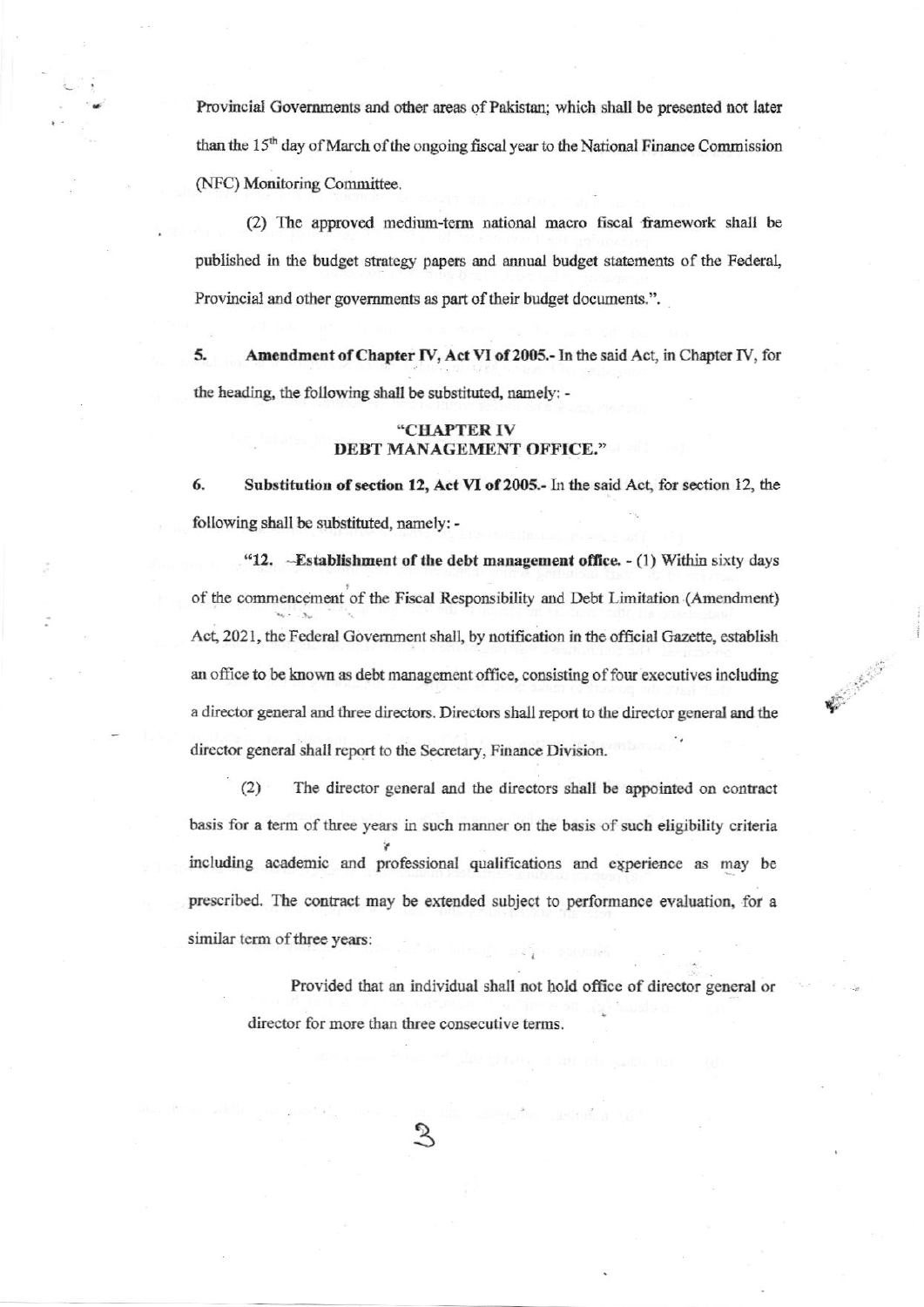The director general or a director may be removed from office by the  $(3)$ Federal Government, if -

- on an inquiry, made in the prescribed manner, he is found incapable of  $(a)$ performing the functions of his office by reason of mental or physical incapacity or has been found guilty of misconduct; or
- $(b)$ on the basis of performance evaluation carried out by a committee consisting of Finance Minister and Finance Secretary, it is concluded that his services are no longer required and his contract needs to be terminated.

(4) The terms and conditions of service of the director general and directors of the Office shall be such as may be prescribed.

(5) The size, organizational and governance structure, terms and conditions of service of the staff including senior management, performance evaluation, framework budget and all other matters incidental to the functioning of the office shall be as may be prescribed. The committee consisting of the Finance Minister and the Finance Secretary shall have the powers to make policies for effective functioning of the office.".

Amendment of section 13, Act VI of 2005. - In the said Act, in section 13, (a) 7. in sub-section  $(2)$ ,-

(a) for clause (a), the following shall be substituted, namely: -

"(a) prepare medium-term debt management strategy, in consultation with the relevant stakeholders and finalize with prior approval of Minister of Finance, in-line with the medium-term budgetary framework;"; and

 $(a)$ in clause (g), the word "and", occurring at the end, shall be omitted;

 $(b)$ for clause (h), the following shall be substituted, namely: -

"(h) maintain consistent and authenticated record of public debt and

4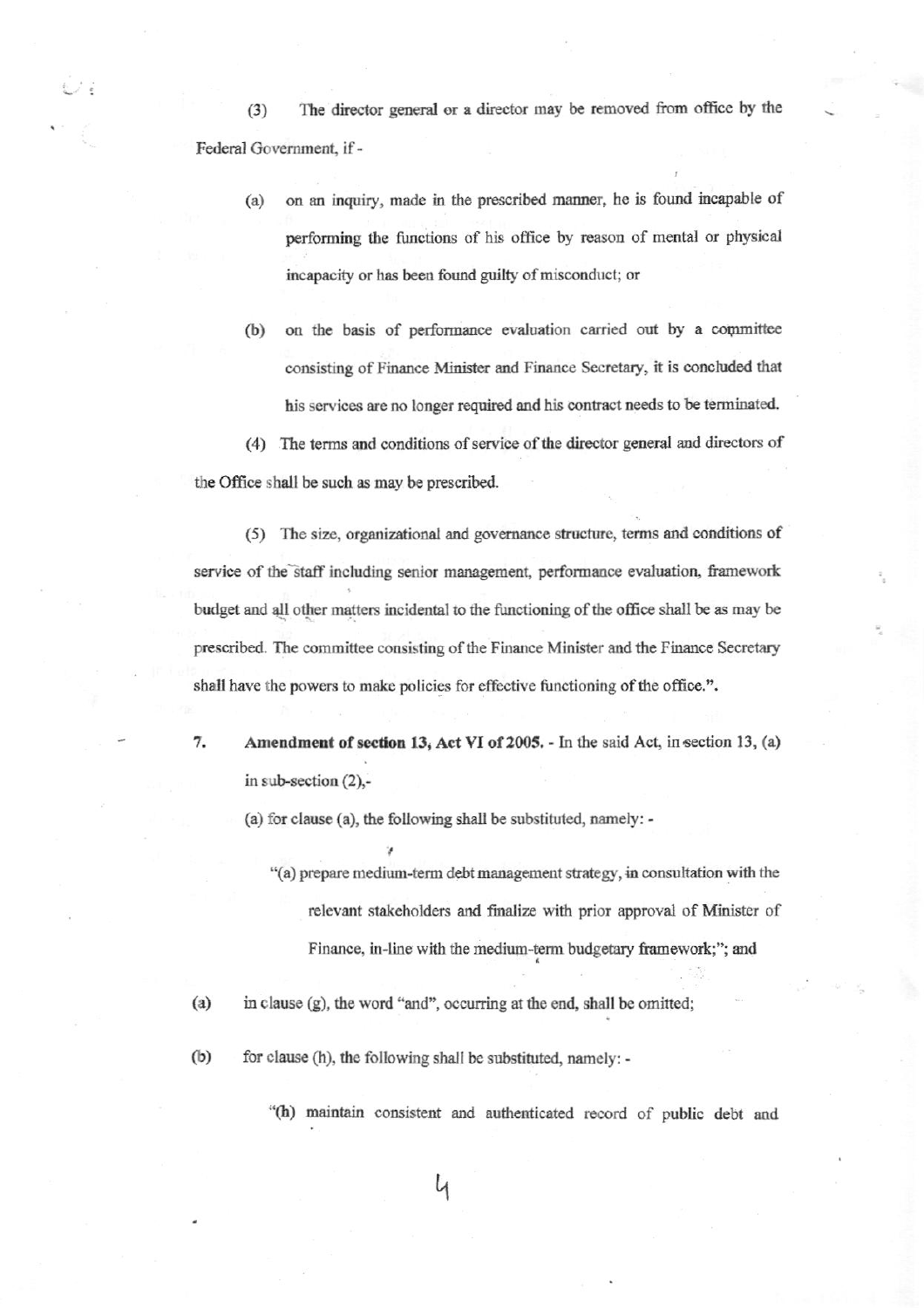Government guarantees. office may, outsource the record keeping function of any segment of public debt to other Government agencies such as State Bank of Pakistan, Central Directorate of National Savings, Economic Affairs Division etc. for reasons of efficiency and practicality. Such outsourcing arrangements, if any, shall be made through service level agreements between the office and the corresponding agency clearly identifying the roles and responsibilities of the parties;" and

 $(c)$ after clause (h), the following new clauses shall be added, namely: -

- "(i) prepare annual debt review containing analysis of the debt management operations during the last completed financial year and assessment of the progress against the medium-term debt management strategy in-line with the long-term priorities of the Federal Government. The review shall be prepared in consultation with the relevant stakeholders and finalized with prior approval of Finance Secretary and published within three months of the close of the financial year;
- prepare annual borrowing plan, in consultation with the relevant  $(i)$ stakeholders and finalize with prior approval of the Federal Government, in line with the medium-term debt strategy. The plan shall be published along with the budget documents;
- $(k)$ raise domestic debt through domestic government securities, bank loans or any other domestic borrowing instruments other than those issued by the Central Directorate of National Savings (CDNS);
- $(1)$ formulate and implement a process for raising domestic debt through public auctions of domestic government securities. The process shall

5